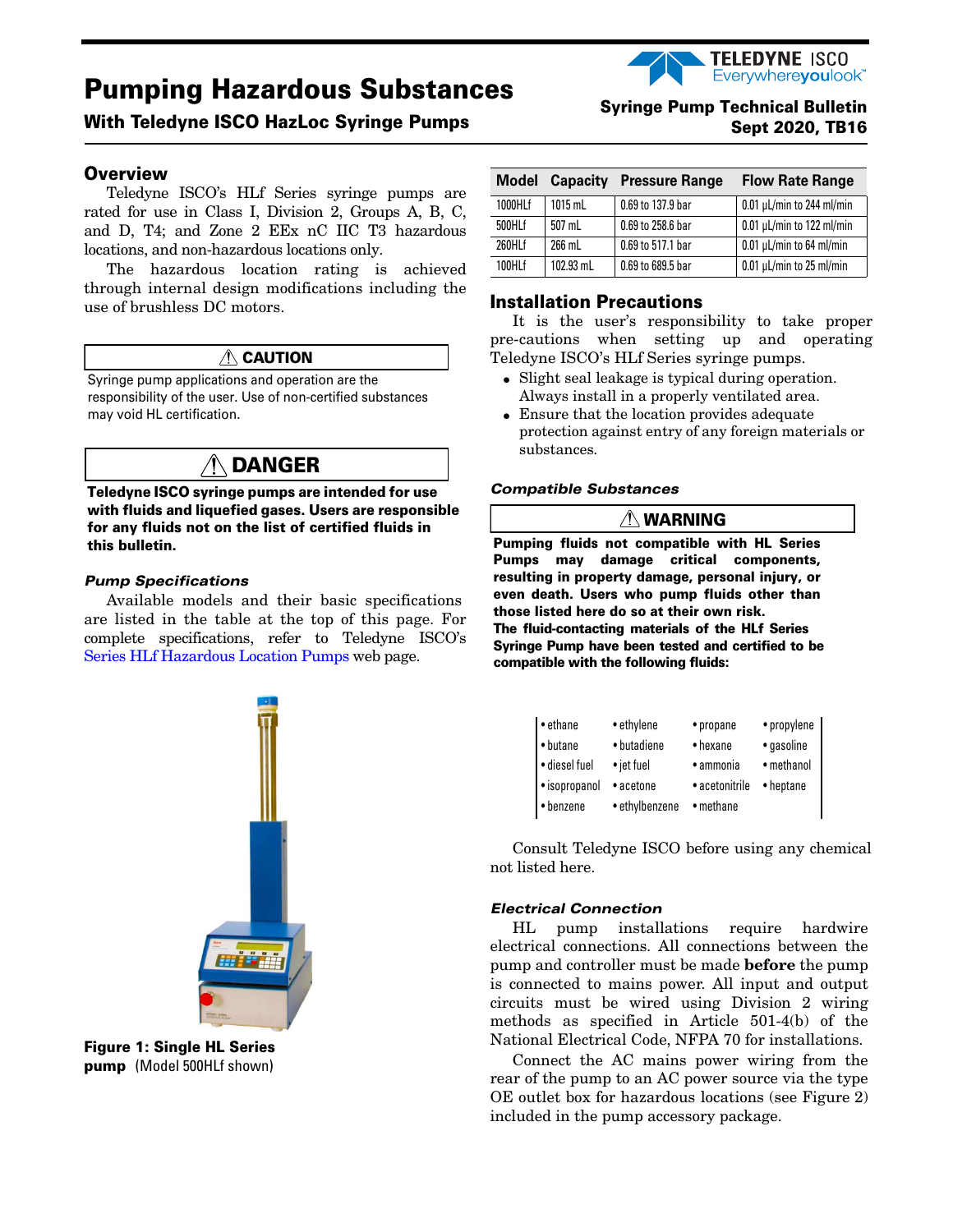

**Figure 2: AC Mains power connection** 

#### <span id="page-1-0"></span>*Other Considerations*

UL (Underwriters Laboratories) has certified the HLf Series pumps using only Isco provided seals. Any substitution of these seals will void the certification.

For component dimensions and distances, refer to [TB13 Installation Considerations: Dimensions,](http://www.isco.com/WebProductFiles/Applications/105/Technical_Bulletins/TB13_Dimensions_Connections.pdf) [Distances, & Environment.](http://www.isco.com/WebProductFiles/Applications/105/Technical_Bulletins/TB13_Dimensions_Connections.pdf)

Detailed steps for verifying pump cylinder soundness can be found in [TB05 Field Verification](http://www.isco.com/WebProductFiles/Applications/105/Technical_Bulletins/TB05_Field_Verification.pdf) [Procedures](http://www.isco.com/WebProductFiles/Applications/105/Technical_Bulletins/TB05_Field_Verification.pdf).

# **Options and Accessories**

The options and accessories listed below are intended for use with Teledyne ISCO Hazardous Location Series pumps.

### *Note*

Use of equipment not specified here, such as electric valves, will compromise safety and zone certifications.

- Hastelloy C-276 cylinder for added corrosion resistance
- Temperature control jacket (i.e. cylinder cooling for filling with liquefied gas)
- High-temperature pressure transducers (200°C maximum)
- High-precision pressure transducers  $(0.1\%$  linear accuracy)
- Drivers for LabVIEW National Instruments
- 4-20mA input for flow rate control and pressure control
- Dual pump continuous flow system (air valves)

# **Continuous Flow Available**

A continuous flow pumping system consists of two syringe pumps and a valve package regulated by one controller. This system allows continuous delivery of liquefied gas or liquid under constant flow or constant pressure mode.

Complete systems, or separate air valve/check valve packages are available from Teledyne ISCO. HLf Series pumps should never be used with electric valves.

For installation and plumbing connections, refer to [TB01 Multiple Pump Systems for Continuous](http://www.isco.com/WebProductFiles/Applications/105/Technical_Bulletins/TB01_Dual%20Pump%20Systems.pdf) [Flow or Independent Modes.](http://www.isco.com/WebProductFiles/Applications/105/Technical_Bulletins/TB01_Dual%20Pump%20Systems.pdf)



# **Figure 3: Dual pump system for continuous flow**

(A500HLf with air valves shown)